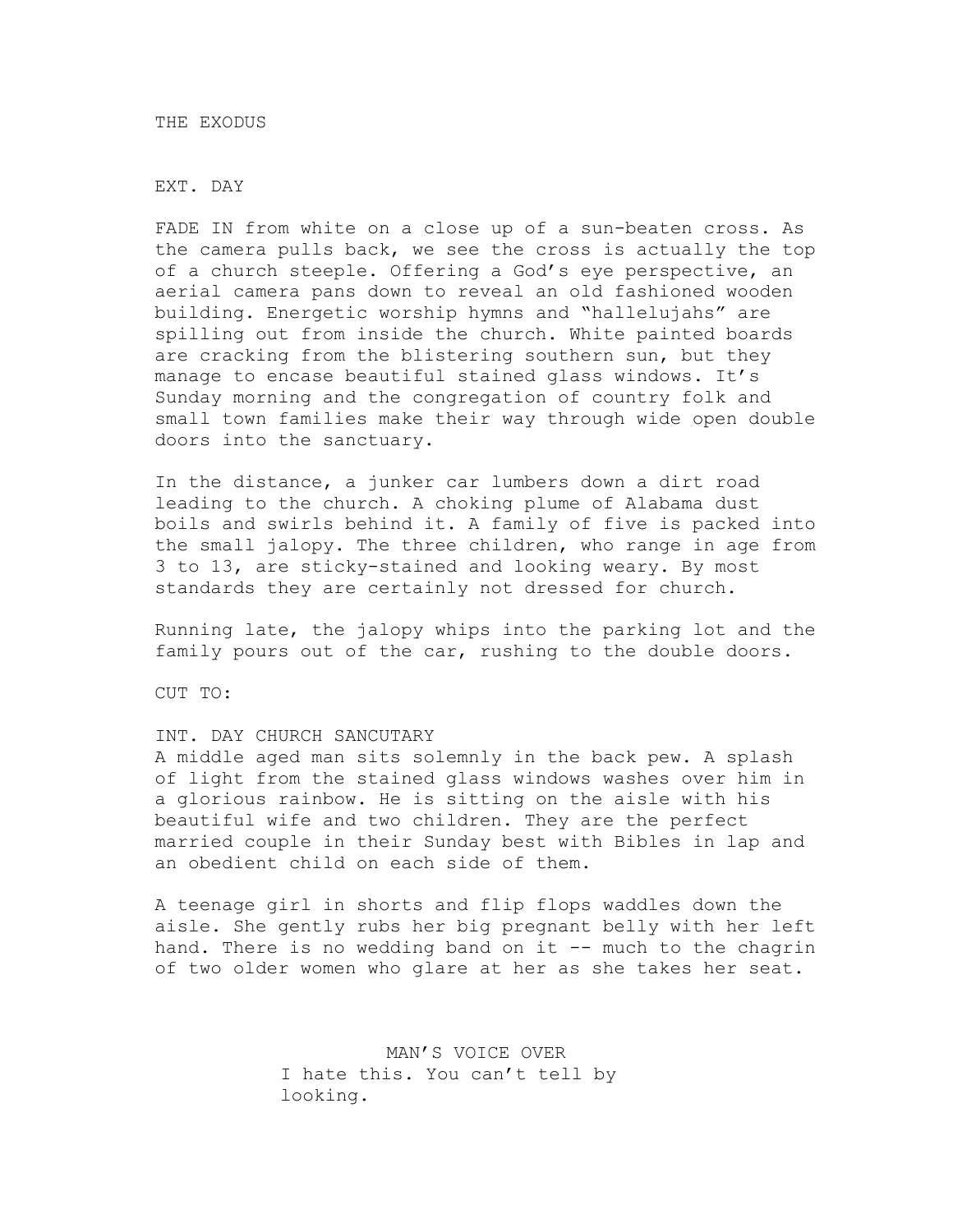MAN'S VOICE OVER I smile and shake hands. 'Welcome brother, happy to see you. God bless you.'

I even put a check in the silver plate when it passes by. But I hate this.

And I don't understand, why do they love it so much? Do they? This elated feeling they seem to exhibit. I mean is that even real?

That's the kind of thing I think of…every Sunday when I find myself on this hand-carved, wooden pew in the back of the church listening to some fat neck, gobble-headed turkey of a preacher telling me what I gotta do. What I gotta do? I didn't even ask to be born. What do you mean – what I gotta do?

And I watch them and I just don't get it. But I've been doing it my whole life. My whole life.

Even as a kid, they'd bribe me with gum to keep me seated. And I'd lick the candy aluminum foil paper and make little airplanes out of it. All the while, my mind driveling, just going somewhere else. To pure drivel -- to somewhere other than right here.

Ohh, an idle mind is the devil's workshop; I've heard it. But I wanted to be anywhere – anywhere but there.

But now…as an adult, I find myself here every Sunday – every Sunday - - lip-syncing the words to these hymns that I don't know anything about.